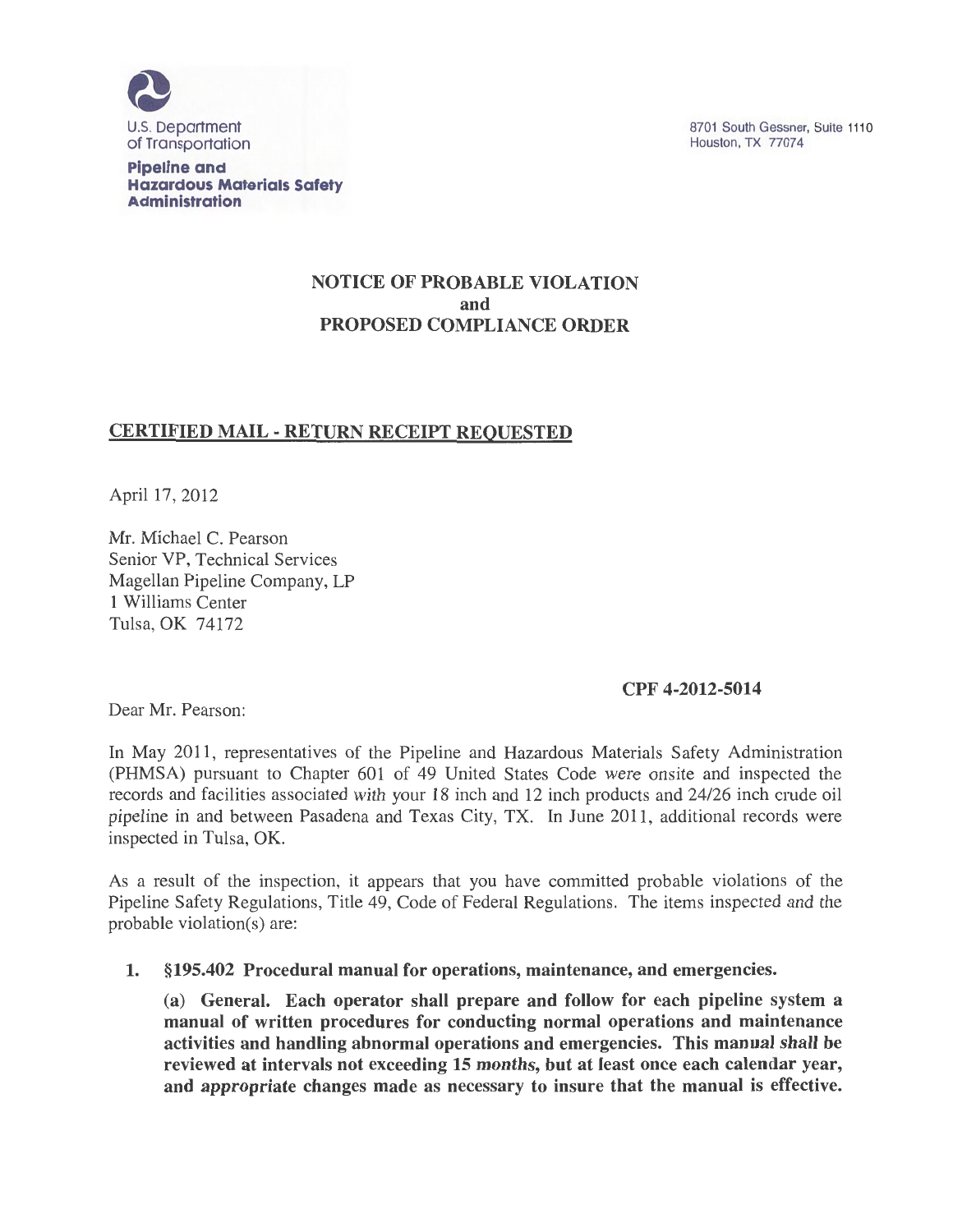**This manual shall be prepared before initial operations of a pipeline commence, and appropriate parts shall be kept at locations where operations and maintenance activities are conducted.** 

Magellan did not follow their procedures for valve inspection. In not doing so, they did not maintain proper security, protection from vandalism nor inhibit unauthorized operation of their valve.

Magellan's procedure for valve inspection 7.13-ADM-1035 section 3.2.2 states: "Verify that the valve security is in check (as applicable-chained and locked, fenced and locked, guard rails, signs and markers, etc.).

NOTE: It is the responsibility of area personnel to provide protection for each mainline valve from unauthorized operation or vandalism. Report evidence of vandalism to the Supervisor of Pipeline Integrity Engineering. All valves or valve boxes shall at a minimum be secured with a lock or a combination of a chain and lock."

Section 3.3 goes on to state "Document inspection of valve(s) within the Compliance Management System (CMS) and on the Mainline Valve Inspection Report."

During the field portion of the inspection it was observed at valve 54 at MP14.72 (North Clear Creek) that the security chain was corroded completely through. There was no fence or locked gate. This valve site was unsecured in a populated commercial area.

These field observations contradict the records. The last valve inspection before the (PHMSA) inspection was performed on December 6, 2010, with no notation of these observed conditions according to the records provided by Magellan. The severity of the conditions would have had to exist at the time of the last inspection thus it appears that Magellan personnel did not follow their procedures.

#### **2. § 195.428 Overpressure safety devices and overfill protection systems.**

## **(d) After October 2, 2000, the requirements of paragraphs (a) and (b) of this section for inspection and testing of pressure control equipment apply to the inspection and testing of overfill protection systems.**

Magellan could not demonstrate that they performed the required inspections and tests required by the regulations. Magellan uses tanks owned by others at the Kinder Morgan Pasadena Terminal and the Texas City Refinery to relieve surges from the Magellan pipelines. Thus these are breakout tanks in service to Magellan and as such they are required to perform the necessary inspections and tests. When asked during the inspection Magellan could not demonstrate nor provide records of inspections or tests of overfill protection systems of these in-service atmospheric and low-pressure steel aboveground breakout tanks.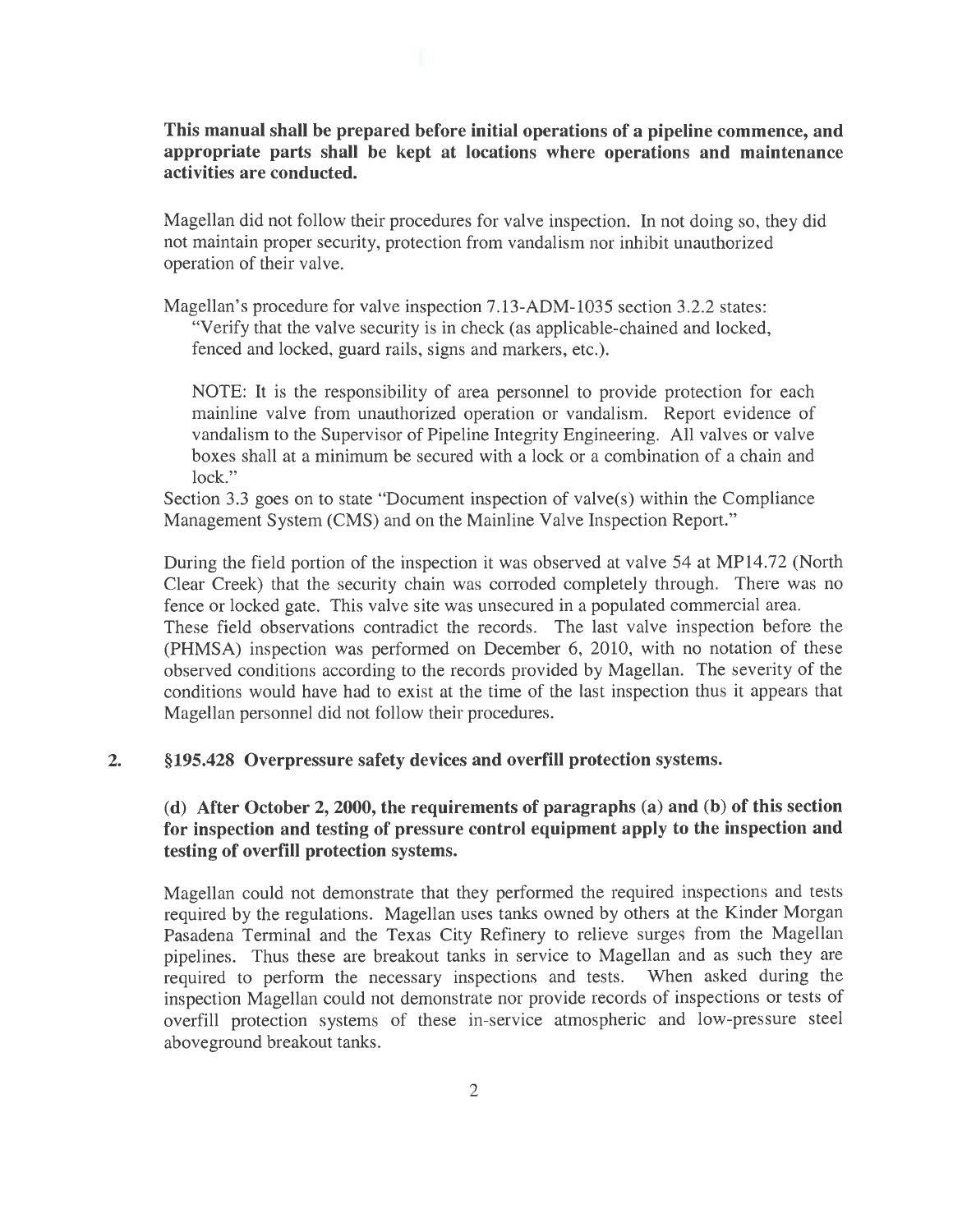The evidence demonstrates that the operator violated § 195.428(d) by failing to inspect and test these devices at the required interval. In the event that such inspections were, in fact, performed, the evidence demonstrates the operator violated  $\S 195.404(c)(3)$  by failing to maintain a record of each inspection and test required by this subpart for at least 2 years or until the next inspection or test is performed, whichever is longer.

## 3. §195.432 Breakout tanks.

(b) Each operator shall inspect the physical integrity of in-service atmospheric and low-pressure steel aboveground breakout tanks according to section 4 of API Standard 653. However, if structural conditions prevent access to the tank bottom, the bottom integrity may be assessed according to a plan included in the operations and maintenance manual under  $$195.402(c)(3)$ .

Magellan could not demonstrate that they performed the required inspections of the physical integrity of in-service atmospheric and low-pressure steel aboveground breakout tanks according to section 4 of API Standard 653. Magellan uses tanks owned by others at the Kinder Morgan Pasadena Terminal and the Texas City Refinery to relieve surges from the Magellan pipelines. Thus these are breakout tanks in service to Magellan and as such they are required to perform the necessary inspections and tests. When asked during the inspection Magellan could not demonstrate nor provide records of inspections or tests of the breakout tanks associated with Magellan pipelines and owned and operated by others at the Kinder Morgan Pasadena Terminal and the Texas City Refinery.

The evidence demonstrates that the operator violated § 195.432 by failing to inspect the tanks as required. In the event that such inspections were, in fact, performed, the evidence demonstrates the operator violated  $\S 195.404(c)(3)$  by failing to maintain a record of each inspection and test required by this subpart for at least 2 years or until the next inspection or test is performed, whichever is longer.

### 4. § 195.579 What must I do to mitigate internal corrosion?

(a) General. If you transport any hazardous liquid or carbon dioxide that would corrode the pipeline, you must investigate the corrosive effect of the hazardous liquid or carbon dioxide on the pipeline and take adequate steps to mitigate internal corrosion.

Magellan transports hazardous liquid that could corrode the pipeline, but could not demonstrate at the inspection that Magellan has investigated the potential corrosive effect of the hazardous liquid on the pipeline and taken adequate steps to mitigate internal corrosion. Magellan did not provide documentation of a corrosive effect investigation during the audit.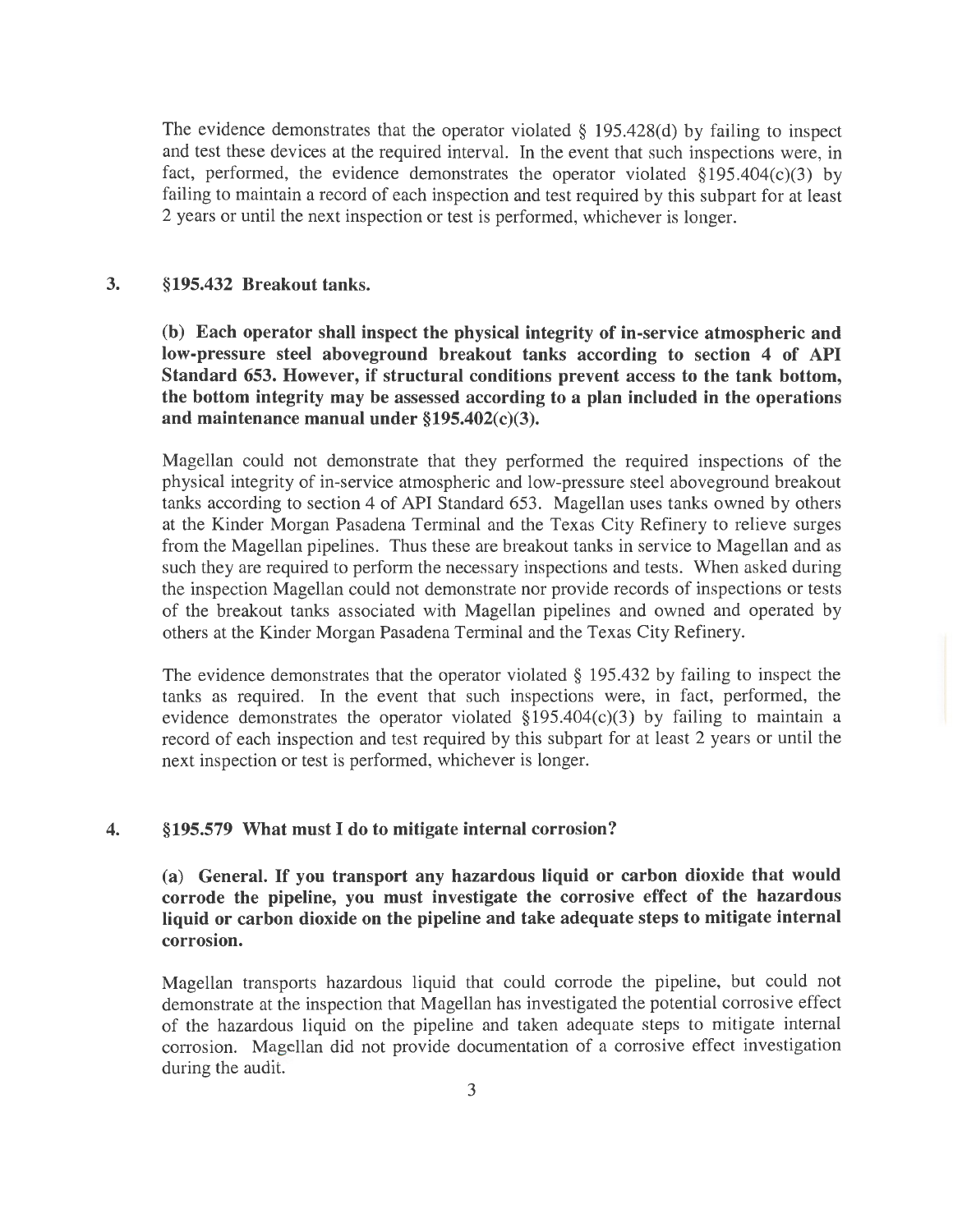**5. §195.581 Which pipelines must I protect against atmospheric corrosion and what coating material may I use?** 

**(a) You must clean and coat each pipeline or portion of pipeline that is exposed to the atmosphere, except pipelines under paragraph (c) of this section.** 

**(b) Coating material must be suitable for the prevention of atmospheric corrosion.** 

(c) **Except portions of pipelines in offshore splash zones or soil-to-air interfaces, you need not protect against atmospheric corrosion any pipeline for which you demonstrate by test, investigation, or experience appropriate to the environment of the pipeline that corrosion will:** 

**(1) Only be a light surface oxide; or** 

**(2) Not affect the safe operation of the pipeline before the next scheduled inspection.** 

Magellan did not protect its pipelines against atmospheric corrosion. During the field portion of the inspection on May 5-6, 2011, it was noted that the piping at the 18" Texas City pump station and the 26" Span at Hwy 3 North of El Dorado Blvd had paint and coating failure and surface corrosion. The 12" Latham Lateral also had areas of significant atmospheric corrosion noted during the inspection.

#### Proposed Compliance Order

With respect to items 1, 2, 3, and 4 pursuant to 49 United States Code § 60118, the Pipeline and Hazardous Materials Safety Administration proposes to issue a Compliance Order to Magellan Pipeline Company, LP. Please refer to the *Proposed Compliance Order,* which is enclosed and made a part of this Notice.

### Warning Items

With respect to items 5, we have reviewed the circumstances and supporting documents involved in this case and have decided not to conduct additional enforcement action or penalty assessment proceedings at this time. We advise you to promptly correct these items. Be advised that failure to do so may result in Magellan Pipeline Company, LP being subject to additional enforcement action.

#### Response to this Notice

Enclosed as part of this Notice is a document entitled *Response Options for Pipeline Operators in Compliance Proceedings.* Please refer to this document and note the response options. Be advised that all material you submit in response to this enforcement action is subject to being made publicly available. If you believe that any portion of your responsive material qualifies for confidential treatment under 5 U.S.C. 552(b), along with the complete original document you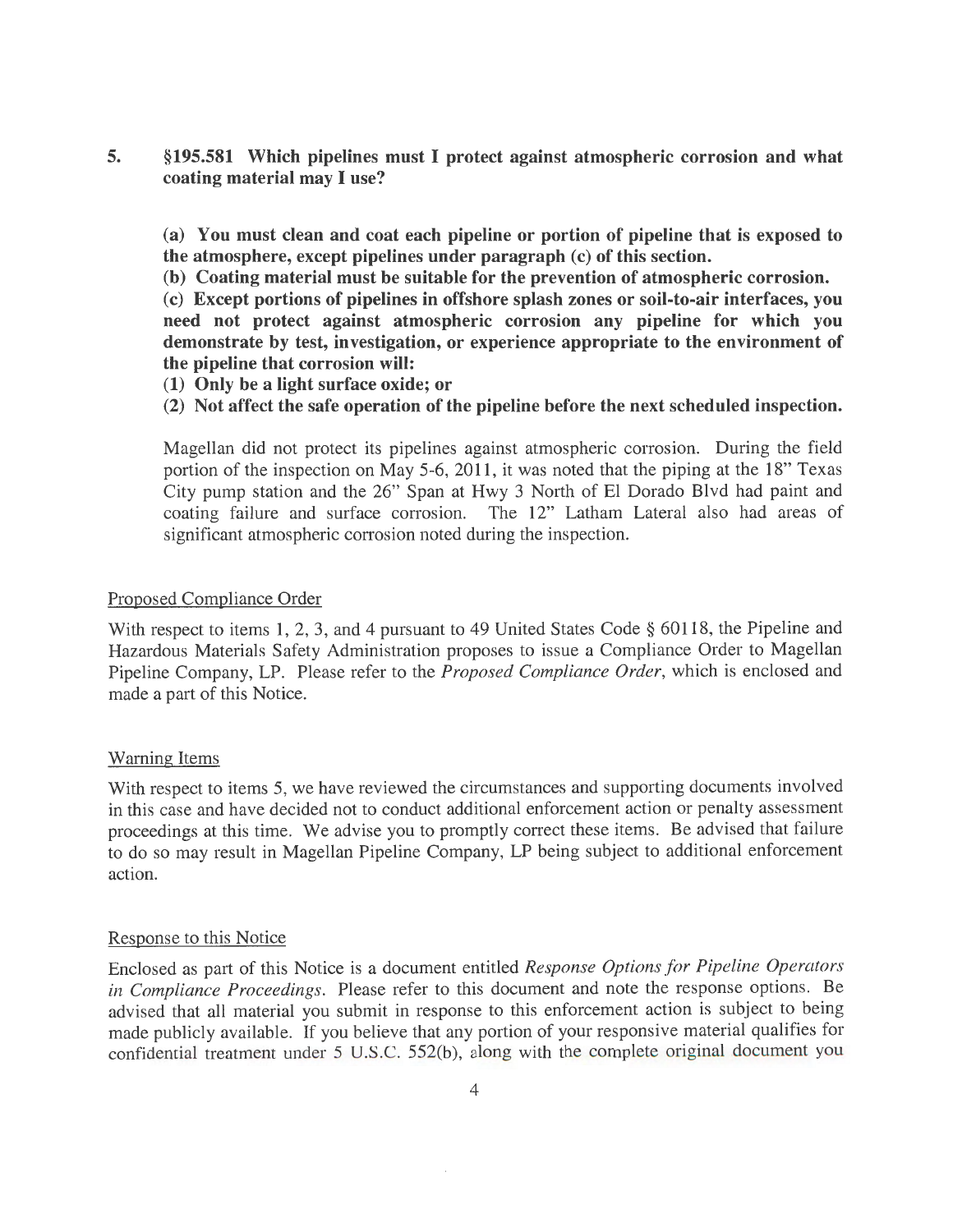must provide a second copy of the document with the portions you believe qualify for confidential treatment redacted and an explanation of why you believe the redacted information qualifies for confidential treatment under 5 U.S.C. 552(b). If you do not respond within 30 days of receipt of this Notice, this constitutes a waiver of your right to contest the allegations in this Notice and authorizes the Associate Administrator for Pipeline Safety to find facts as alleged in this Notice without further notice to you and to issue a Final Order.

In your correspondence on this matter, please refer to **CPF 4-2012-5014** and for each document you submit, please provide a copy in electronic format whenever possible.

Sincerely,

Ill Stal

R. M. Seeley Director, Southwest Region Pipeline and Hazardous Materials Safety Administration

Enclosures: *Proposed Compliance Order Response Options for Pipeline Operators in Compliance Proceedings*